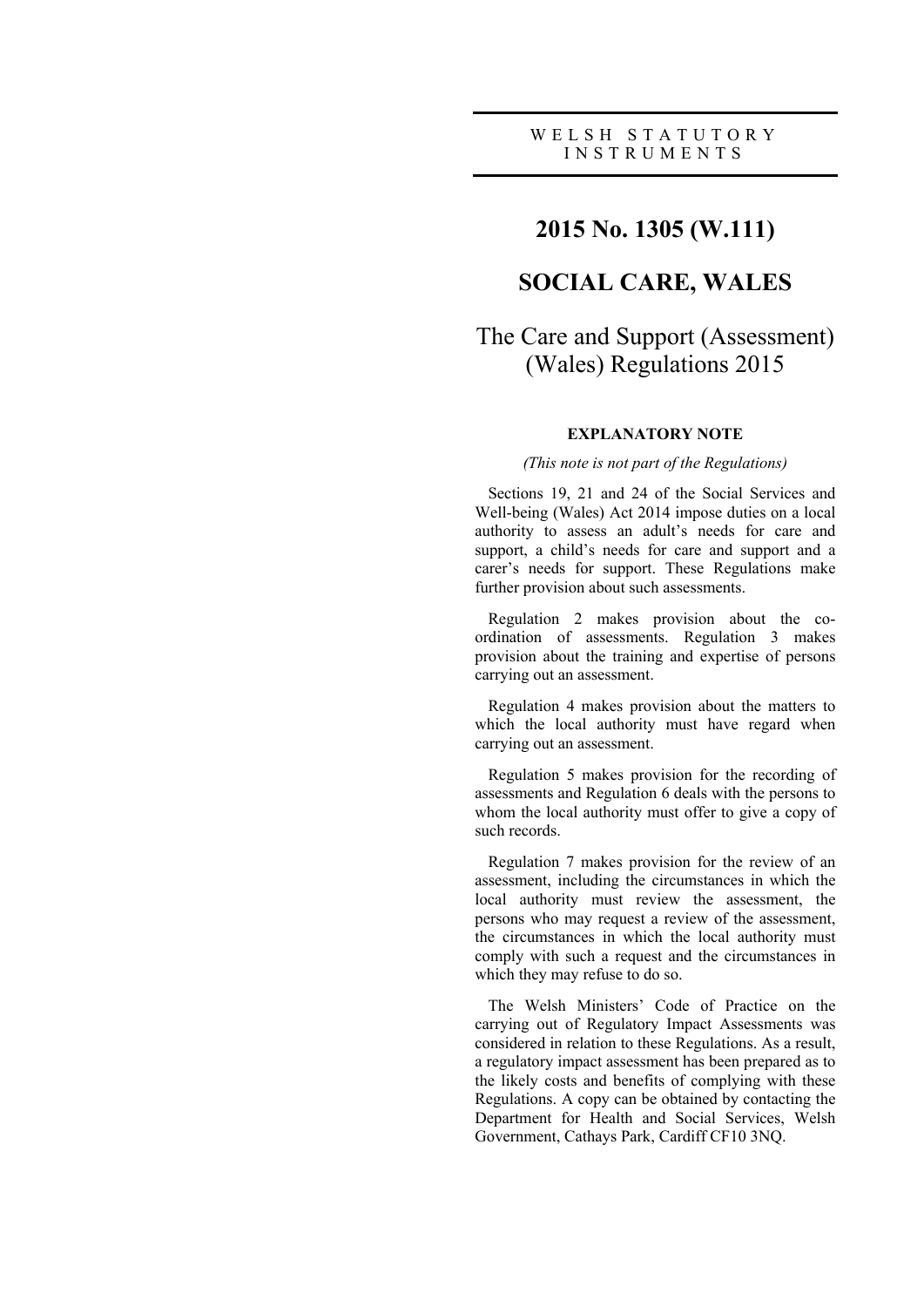# **2015 No. 1305 (W.111)**

# **SOCIAL CARE, WALES**

# The Care and Support (Assessment) (Wales) Regulations 2015

*Made 6 May 2015*

*Laid before the National Assembly for Wales 8 May 2015*

 *Coming into force* 6 April 2016

The Welsh Ministers, in exercise of the powers conferred by section 30 of the Social Services and Well-being (Wales) Act 2014(**1**), make the following Regulations:

### **Title, commencement, application and interpretation**

**1.**—(1) The title of these Regulations is the Care and Support (Assessment) (Wales) Regulations 2015.

(2) These Regulations come into force on 6 April 2016 and apply in relation to Wales.

(3) In these Regulations—

"assessment" ("*asesiad ac asesu*") means an assessment which is carried out by a local authority under section 19, 21 or 24 of the Act;

"personal outcomes" ("*canlyniadau personol*") means the outcomes which have been identified in relation to a person in accordance with section 19(4)(a), 21(4)(b) or 24(4)(c) or (d) of the Act;

"the Act" ("*y Ddeddf*") means the Social Services and Well-being (Wales) Act 2014.

### **Co-ordination**

**2.** The local authority responsible for carrying out an assessment must ensure that there is a named

<sup>(</sup>**1**) 2014 anaw 4.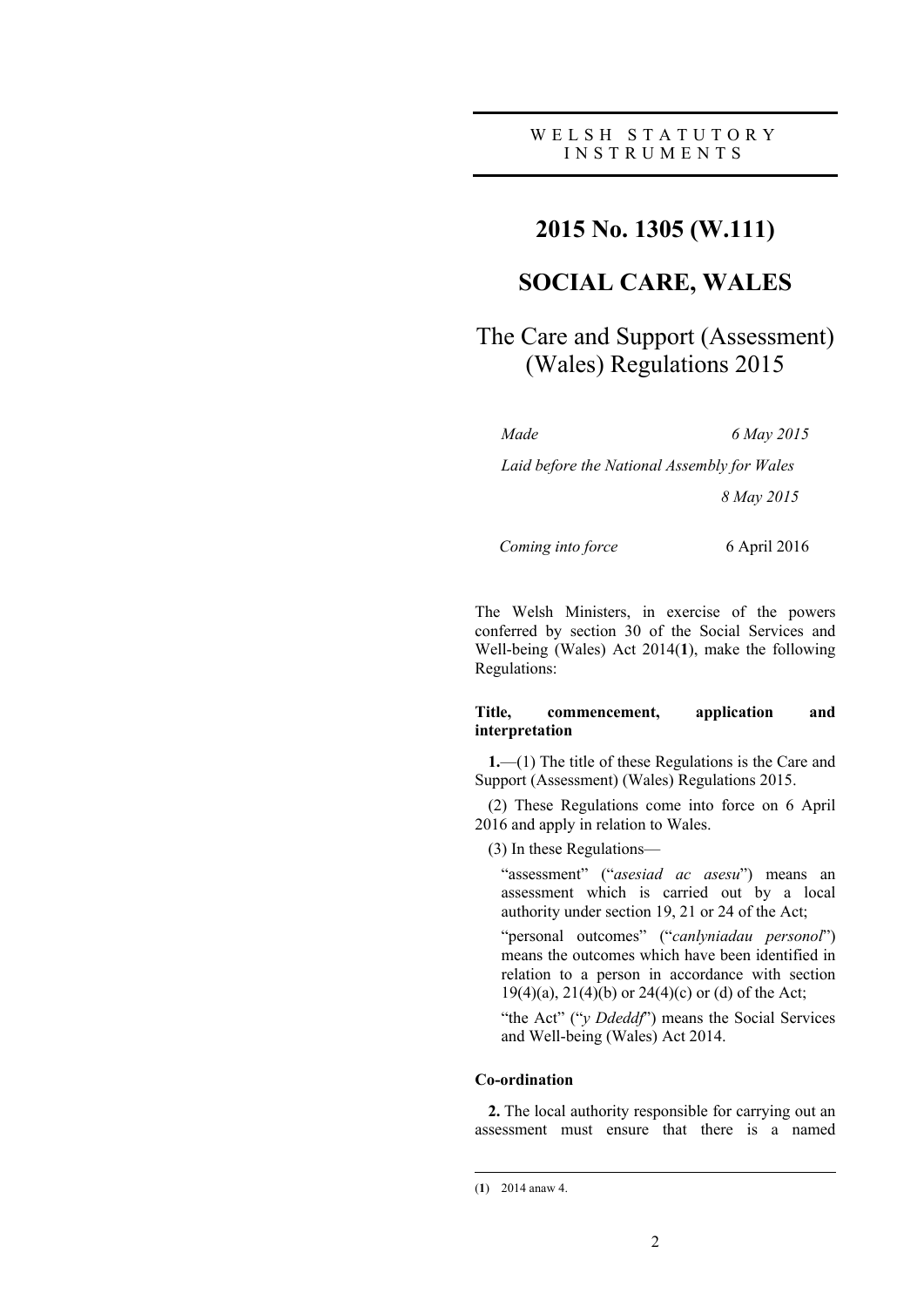individual whose function is to co-ordinate the carrying out of the assessment.

#### **Training, expertise and consultation**

**3.**—(1) A local authority must ensure that any person carrying out an assessment—

- (a) has the skills, knowledge and competence to carry out the assessment in question, and
- (b) has received training in the carrying out of assessments.

(2) When carrying out an assessment, a local authority must consider whether the nature of the person's needs calls for the involvement of a person who has specialist skills, knowledge or expertise.

(3) If the local authority decides that such involvement is called for, it must either consult with a person who it considers will be able to provide those skills or that knowledge or expertise or arrange for the assessment to be carried out by a person with the required specialist skills, knowledge or expertise.

#### **Considerations to which the local authority must have regard**

**4.** In carrying out an assessment, a local authority must—

- (a) assess and have regard to the person's circumstances,
- (b) have regard to the personal outcomes,
- (c) assess and have regard to any barriers to achieving those outcomes,
- (d) assess and have regard to any risks to the person or to other persons if those outcomes are not achieved, and
- (e) assess and have regard to the person's strengths and capabilities.

## **Written records of assessments**

**5.**—(1) When an assessment has been completed, the local authority must make a written record of the results of the assessment and the matters to which the authority has had regard in carrying out the assessment.

(2) If, in the course of carrying out the assessment, the local authority considers that the provision of preventative services, the provision of information, advice or assistance or other matters could contribute to the achievement of the personal outcomes or otherwise meet needs identified in the assessment, the written record must—

(a) include details of that provision or those matters, and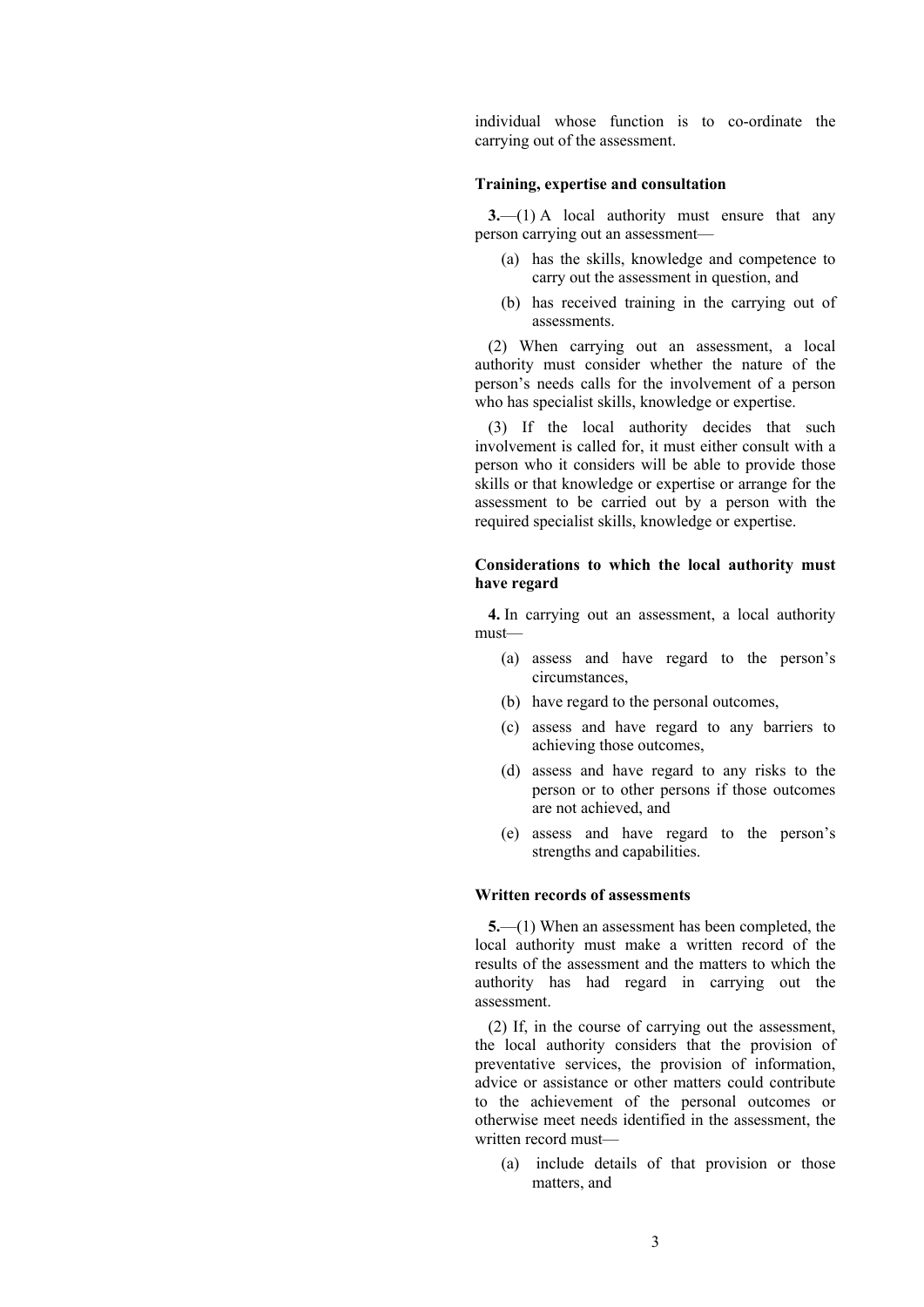(b) include details of how that provision or those matters could contribute to the achievement of the personal outcomes or otherwise meet needs identified in the assessment.

### **Copies of records**

**6.**—(1) Where the assessment is of an adult's needs (including the needs of an adult carer), the local authority must offer to give a copy of the record to—

- (i) the adult,
- (ii) any person authorised to act on behalf of the adult, and
- (iii) where the adult lacks capacity to be able to request a person to act on their behalf and there is no person authorised to act on their behalf, any person who the local authority considers to be acting in the best interests of the adult.

(2) Where the assessment is of a child's needs (including the needs of a child carer), the local authority must offer to give a copy of the record to—

- (i) the child,
- (ii) any person with parental responsibility for the child, unless doing so would be inconsistent with the child's well-being,
- (iii) any person authorised to act on behalf of the child, and
- (iv) where the child lacks capacity or is not competent to request a person to act on their behalf and there is no person authorised to act on their behalf, any person who the local authority considers to be acting in the best interests of the child.

(3) In this regulation and in regulation 7, a person is authorised to act on behalf of an adult or a child if—

- (a) the adult or the child has requested the person to act on their behalf, or
- (b) the adult or child lacks capacity and the person is authorised under the Mental Capacity Act 2005 (whether in general or in specific terms) to make decisions about the assessment of the person's needs.

### **Reviews**

**7.**—(1) A local authority must review an assessment if it appears to it that there has been a significant change in the person's circumstances or in their personal outcomes .

(2) The following persons may request a review of an assessment—